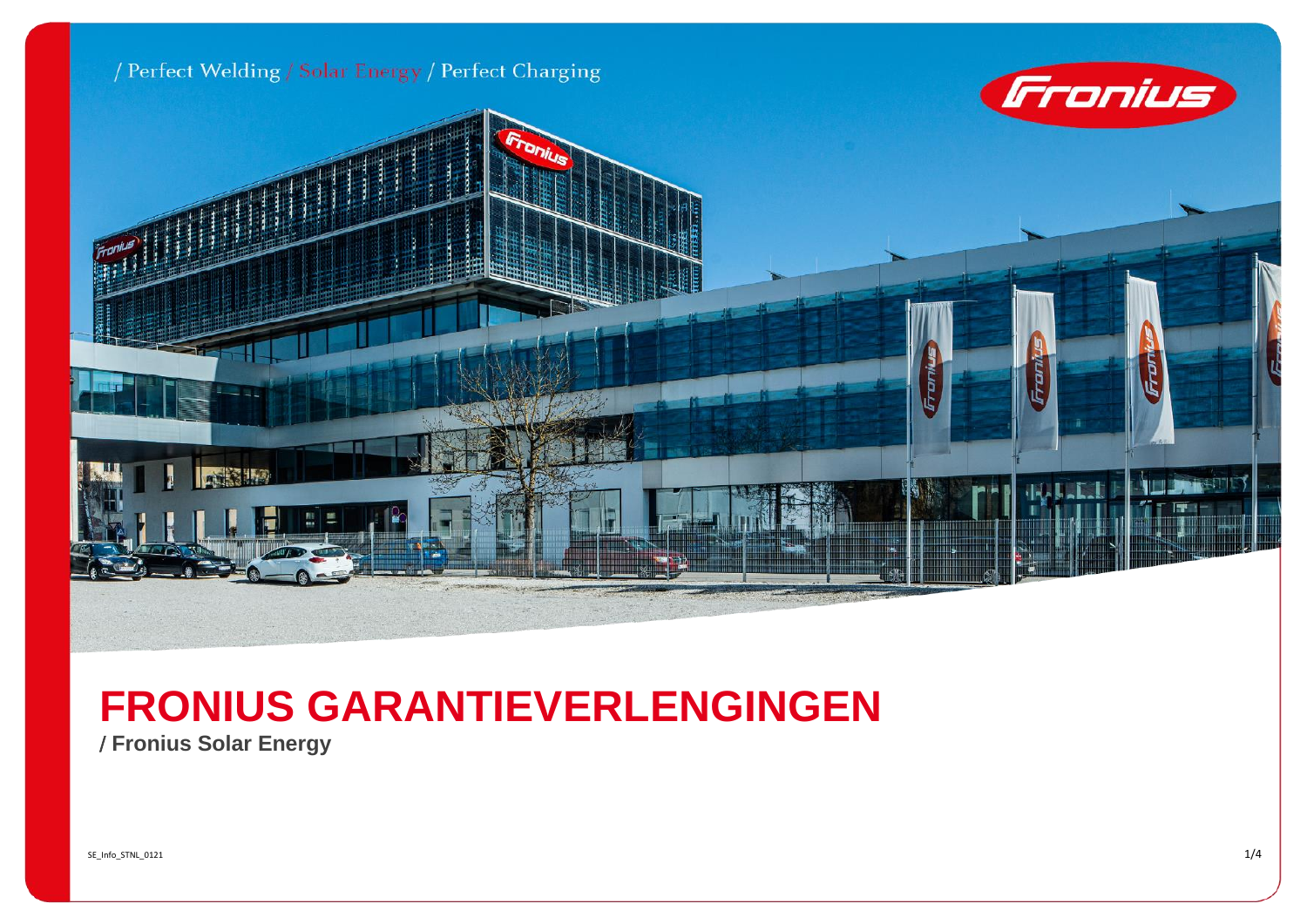

## **Ready for the future with Fronius warranty extensions An ideal long-term protection for your photovoltaic system**

Reliability, durability and sustainability are of great importance for owners of photovoltaic systems - just like for Fronius. Therefore, we offer you the opportunity to extend the warranty of your Fronius products to 10, 15 or 20 years for an additional charge. You benefit from the unique high-quality service of our Fronius Support and our Fronius Service Partners.

## FOR MAXIMUM FLEXIBILITY FRONIUS OFFERS TWO WARRANTY MODELS:

- The Fronius warranty extension is a low-cost way of covering your risk. In case of warranty, Fronius will cover material costs.
- / With the Fronius warranty extension plus package, your photovoltaic system is protected by a comprehensive safety package. In case of warranty, Fronius will cover transport, service and material costs.



\*) free registration of Fronius products possible (depending on the country warranty models can vary)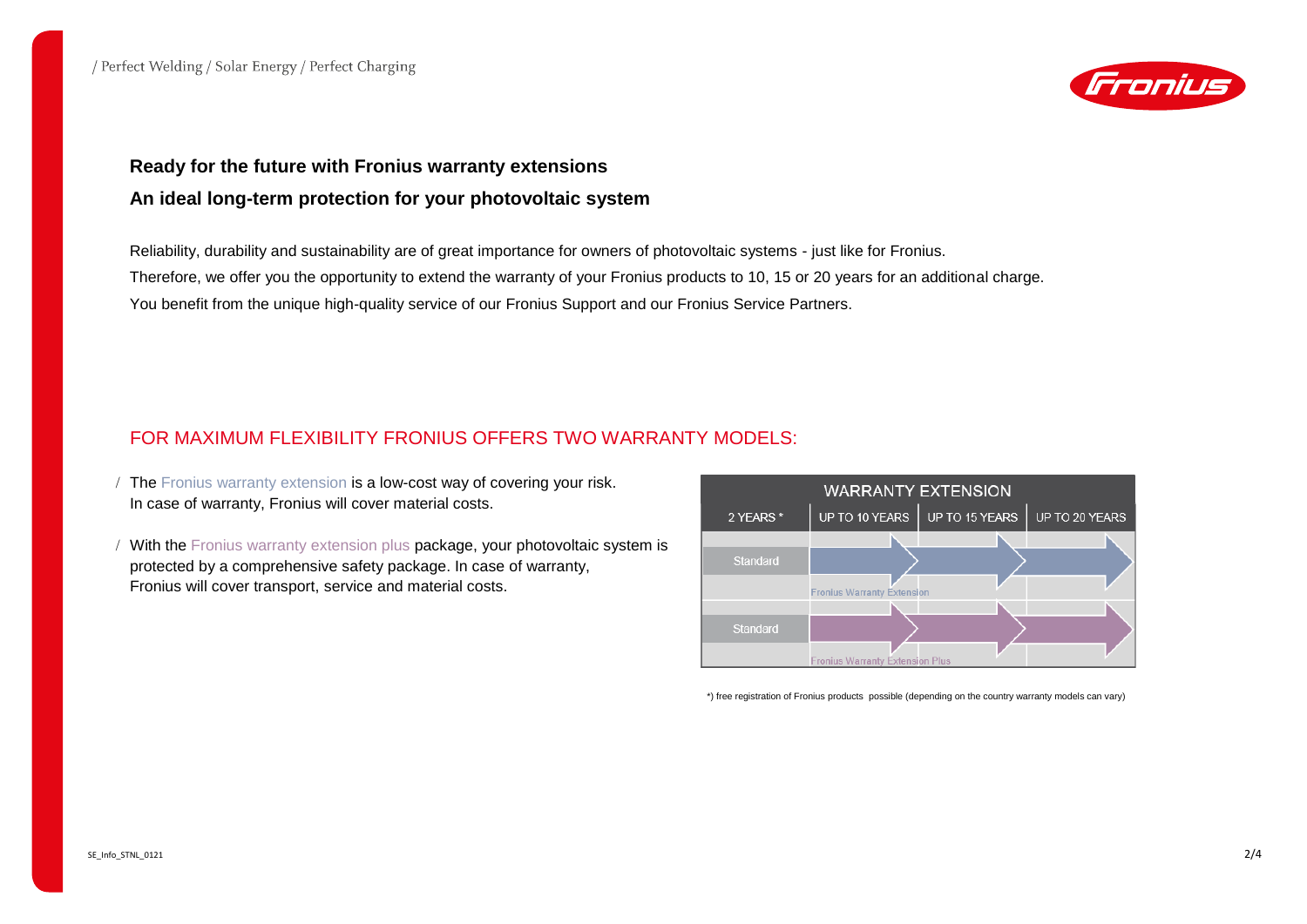

|                                                                                                                                                                                                                                                                                                                                         | <b>Fronius Garantieverlenging</b> |                    |                    | <b>Fronius Garantieverlenging Plus</b> |                    |                    |
|-----------------------------------------------------------------------------------------------------------------------------------------------------------------------------------------------------------------------------------------------------------------------------------------------------------------------------------------|-----------------------------------|--------------------|--------------------|----------------------------------------|--------------------|--------------------|
|                                                                                                                                                                                                                                                                                                                                         | tot 10 jaar totaal                | tot 15 jaar totaal | tot 20 jaar totaal | tot 10 jaar totaal                     | tot 15 jaar totaal | tot 20 jaar totaal |
| <b>Categorie 1</b><br>Fronius Galvo 1.5-1, 2.0-1, 2.5-1;                                                                                                                                                                                                                                                                                | 41,200,170                        | 41,200,171         | 41,200,172         | 41,200,173                             | 41,200,174         | 41,200,175         |
| <b>Categorie 2</b><br>Fronius Galvo 3.0-1, 3.1-1;<br>Fronius Primo 3.0-1, 3.5-1, 3.6-1, 4.0-1, 4.6-1, 5.0-1, 6.0-1;<br>Fronius Symo 3.0-3-S, 3.0-3-M, 3.7-3-S, 3.7-3-M, 4.5-3-S, 4.5-3-M, 5.0-3-M, 6.0-3-M;<br>Fronius Symo Hybrid 3.0-3-S, 4.0-3-S, 5.0-3-S;<br>Symo GEN24 3.0, 4.0, 5.0;<br>Primo GEN24 3.0, 3.6, 4.0, 4.6, 5.0, 6.0; | 41,200,176                        | 41,200,177         | 41,200,178         | 41,200,179                             | 41,200,180         | 41,200,181         |
| Categorie 3<br>Fronius Primo 8.2-1;<br>Fronius Symo 7.0-3-M, 8.2-3-M, 10.0-3-M;<br>Symo GEN24 6.0, 8.0, 10.0;                                                                                                                                                                                                                           | 41,200,182                        | 41,200,183         | 41,200,184         | 41,200,185                             | 41,200,186         | 41,200,187         |
| <b>Categorie 4</b><br>Fronius Symo 12.5-3-M;                                                                                                                                                                                                                                                                                            | 41,200,188                        | 41,200,189         | 41,200,190         | 41,200,191                             | 41,200,192         | 41,200,193         |
| Categorie 5<br>Fronius Symo 15.0-3-M, 17.5-3-M;                                                                                                                                                                                                                                                                                         | 41,200,194                        | 41,200,195         | 41,200,196         | 41,200,197                             | 41,200,198         | 41,200,199         |
| <b>Categorie 6</b><br>Fronius Symo 20.0-3-M;<br>Fronius Eco 25.0-3, 27.0-3;                                                                                                                                                                                                                                                             | 41,200,200                        | 41,200,201         | 41,200,202         | 41,200,203                             | 41,200,204         | 41,200,205         |